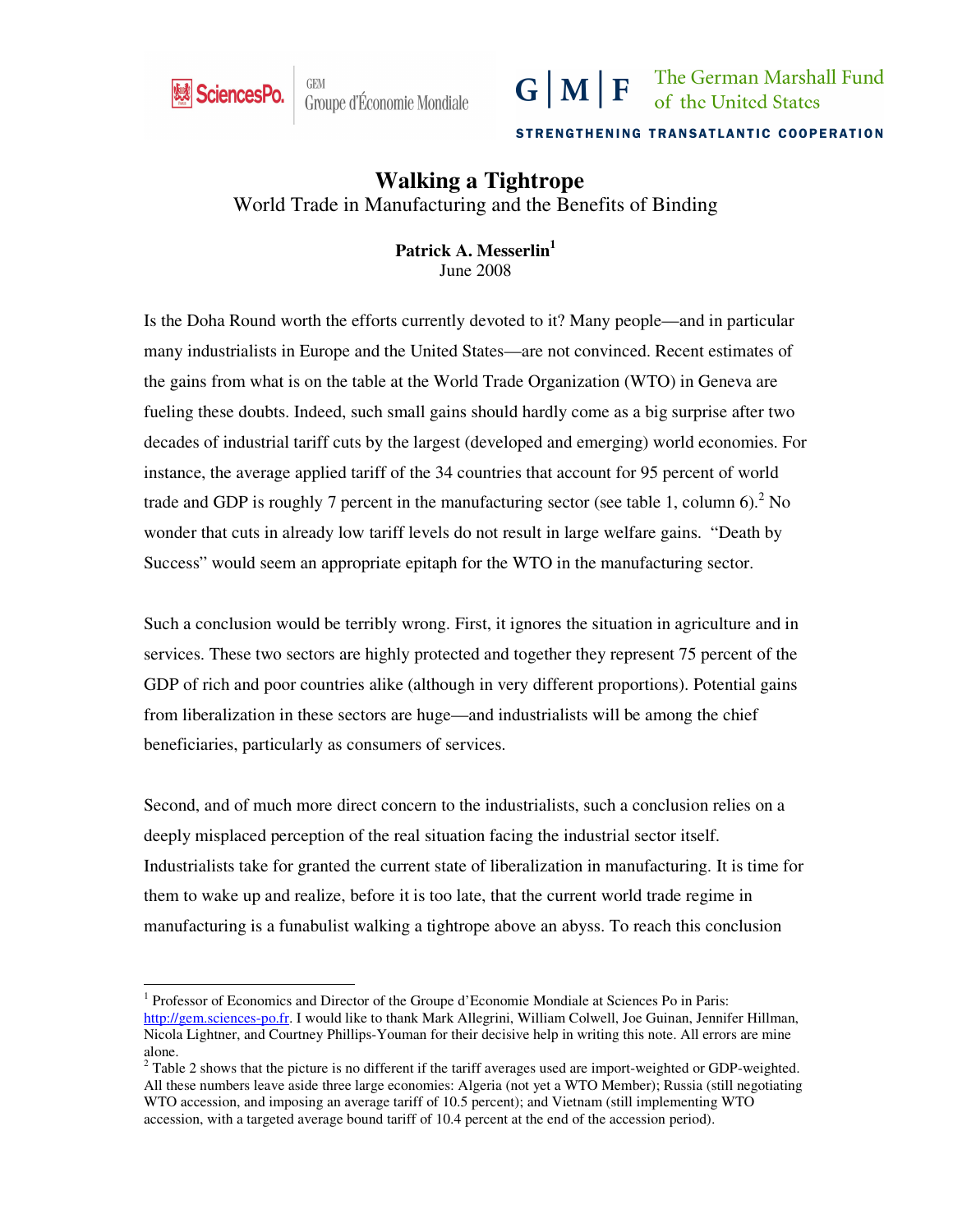one need only look to the real gold mine in the Doha negotiations on industrial products: in the present case, gold means "certainty."

### **The World as it is – Really**

-

Today, all the largest economies *apply* mostly moderate or low tariffs in manufacturing. But most of them have *never* made the commitment that they will keep these tariffs at their current levels. For instance, exporters of industrial products to Singapore face an average zero tariff, but Singapore could increase this tariff to 6.3 percent at any time and without providing compensation to its WTO trading partners. Examples abound: average tariffs could surge again, at any time and with no penalty—from 3.6 to 11 percent in Australia, from 6.6 to 10.2 per cent in Korea, from 6.7 to 35.6 per cent in Indonesia, from 12.5 to 30.8 percent in Brazil, or from 11.5 to 36.2 percent in India (see table 1, columns 5 and 6). To keep things simple, all these examples are expressed in terms of average tariffs over all industrial products. But increases are likely to be higher for those tariffs that remain high—up to 300 percent!—and hence much more devastating for concerned foreign exporters and domestic consumers.

Are such dramatic reversals possible? WTO negotiators (and before them GATT negotiators) conclude agreements in terms of "bound" tariffs. WTO Members can apply tariffs that are lower than the agreed bound tariffs, but the bound tariffs are the only ones that, according to WTO rules, an importing country cannot raise without compensating its affected trading partners. As a result, they are the only ones that deliver the kind of legal certainty that business people cherish so much.

Table 1 illustrates the magnitude of the problem. Out of the 34 largest economies, only *eight* impose their applied tariffs at their bound levels. These eight (Canada, China, the European Union, Hong Kong, Japan, Macao, Taiwan, and the United States) are the only "certain" WTO Members—all the others are potential defaulters.<sup>3</sup>

The fact that these eight economies represent between two-thirds and three-quarters of world GDP (depending upon the exchange-rate used) may seem reassuring. It is not. The "Quad" countries (Canada, the European Union, Japan, and the United States) accounted for roughly

<sup>&</sup>lt;sup>3</sup> Ten more countries, all Recently Acceded Members, could be added to these large Members, but altogether they represent less than 0.6 percent of the world trade and 0.3 percent of world GDP (even including Vietnam).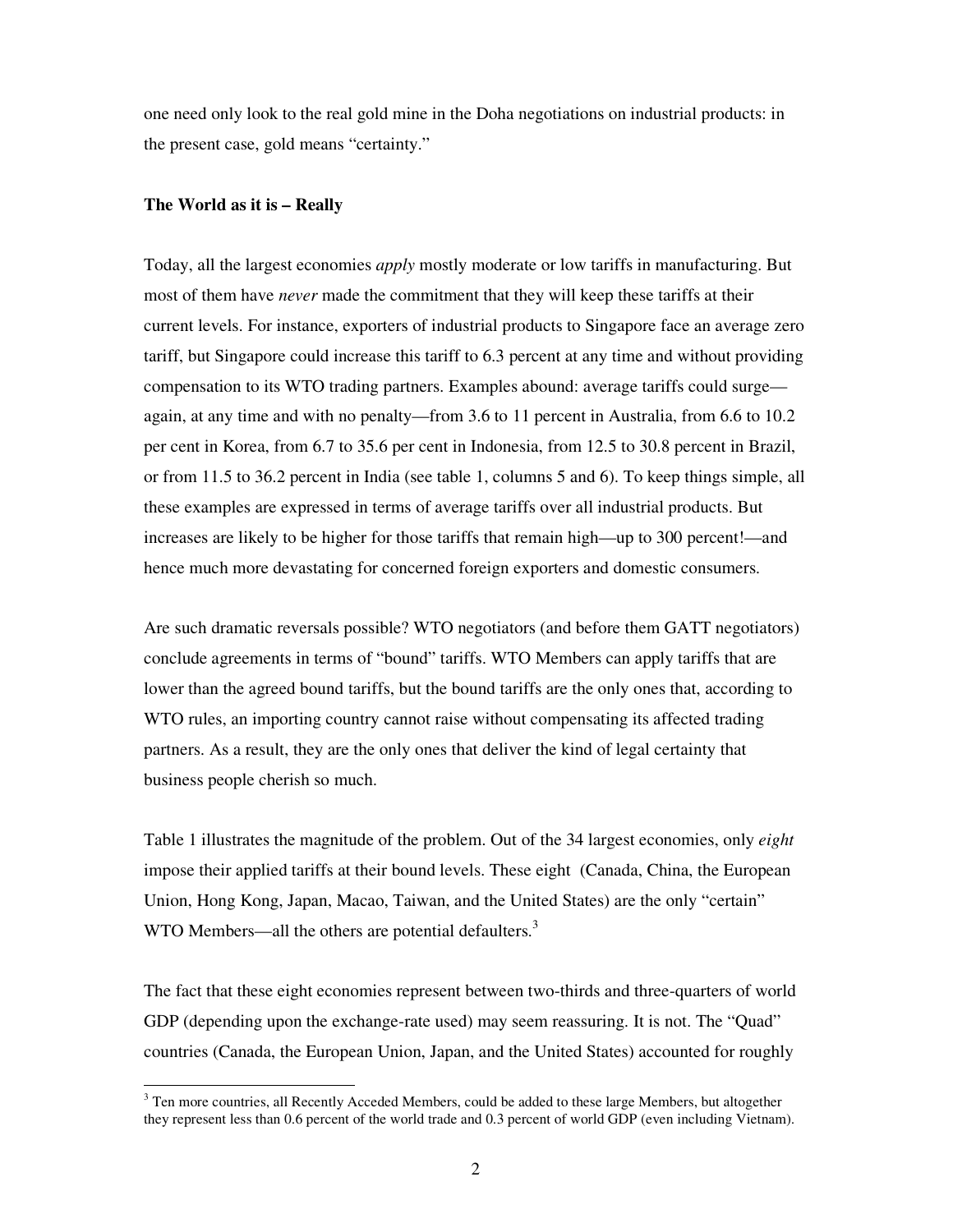the same share of world GDP in 1980 (using PPP-based exchange rates) or in 1990 (using current exchange rates). In short, China and Taiwan have compensated for the declining weight of the "Quad" countries' share of world GDP in a rapidly globalizing world. But this does not mean that China and Taiwan are stabilizing the level of certainty of the world trade regime at its 1980 or 1990 level. The high growth of China and Taiwan is both recent and deeply intertwined—and hence very fragile. That will make it hard for these economies to produce the same level of certainty as the other "certain" WTO Members—assuming that such a level is remaining constant. If—when?—crisis strikes in China, nobody really knows what will happen, all the more because China's political stability is largely based on the government's capacity to deliver *high growth* and not just any growth.

The 26 other largest economies, whose tariffs are applied at rates below their tariff bindings, are also a source of severe systemic risk. Roughly half a dozen of them could be seen as generating moderate risk since their bound tariffs are merely 4 to 8 percent higher than the corresponding applied tariffs. But these small numbers are deceptive: they conceal huge trade flows that are crucial to our modern economies dominated by goods assembled from many components produced in many countries—with many border-crossings that make even low tariffs costly. The remaining countries individually represent smaller trade flows. But together they make up a substantial part of world trade in industrial goods (roughly 18 percent), exhibit an annual growth rate twice that of the Quad's, and the risks involved are much larger: their bound industrial tariffs are often 20 to 40 percent higher than their applied tariffs.

The benefits of binding in the Doha Round stem from the elimination of the possibility that the emerging economies—40 percent of the GDP of the rich countries—could increase their tariffs on average by 3.5 times (from roughly 8 to 28 percent for industrial goods, and from roughly 19 to 66 percent for agricultural products) at any time and without providing compensation to their WTO trading partners.

#### **Why would it be different today?**

In the late 1920s and early 1930s, the world trading system collapsed precisely because it could not deliver enough "certainty"—indeed, the notion of bound tariffs was created by witnesses to this collapse. However, many may argue that looking at such a distant past is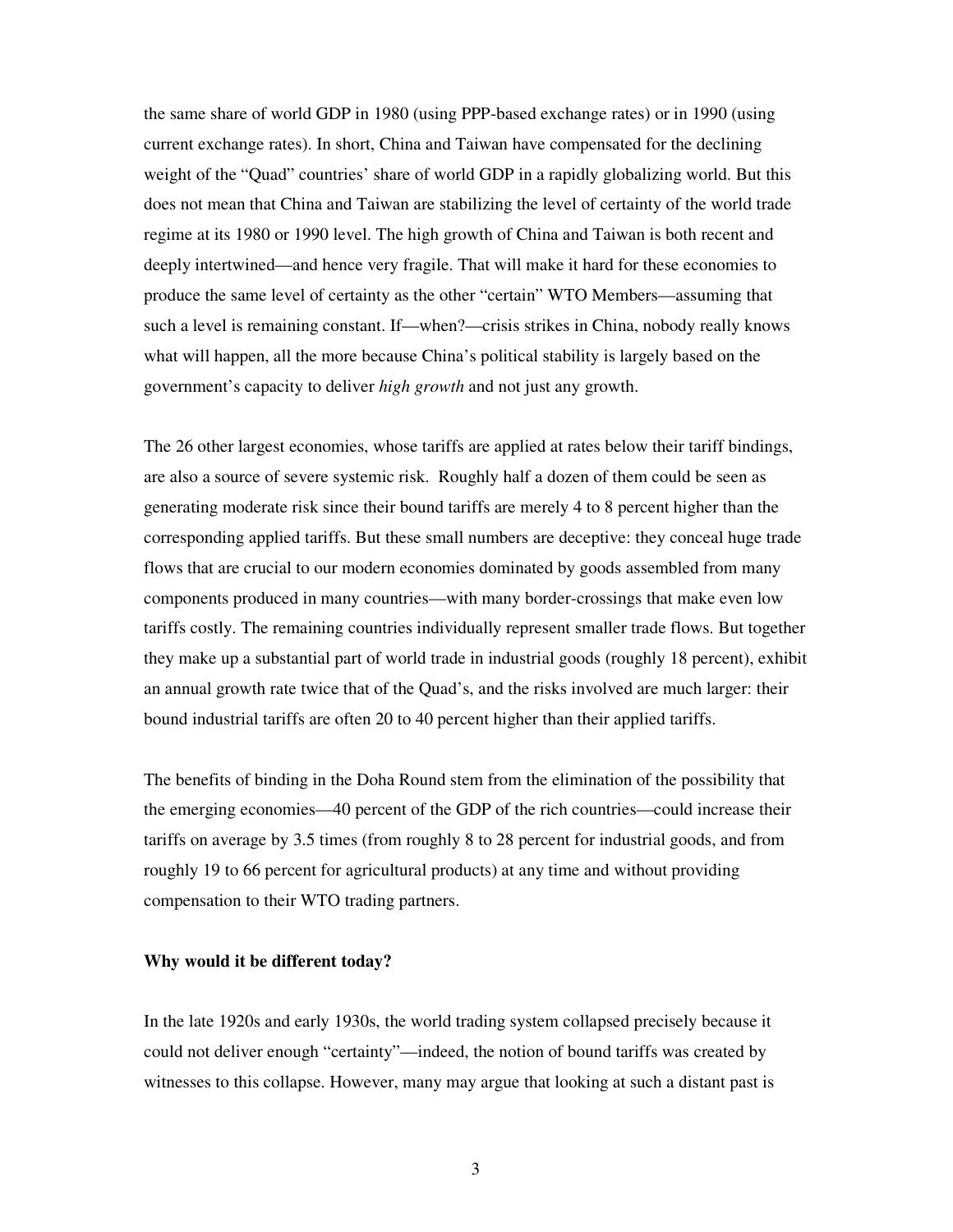irrelevant, dismissing the fact that, in the late 1920s, the world trade regime was 65 years old—roughly the same age as ours!<sup>4</sup> Would it really be any "different" today?

Two recent cases shed some disturbing light. In the early 2000s, Turkey was in the midst of a severe economic crisis, raising the prospect of tariff increases as a source of much-needed additional public revenue. However, ultimately Turkey did not raise tariffs because the country had entered into a customs union agreement with the European Union in 1995, agreeing to apply the EU tariff policy, including EU tariff bindings. Should Turkey thus be considered a "certain" WTO Member by proxy? Not until it becomes an EU Member State and this is a much-debated possibility.<sup>5</sup>

The second case illustrates a much more common—and worrisome—situation. In the mid-1990s, Mexico was hit by one of the worst economic crises it has endured, very soon after the signing of the North American Free Trade Agreement (NAFTA) with the United States and Canada. Once again, this raised the prospect of tariff increases. Mexico decided not to raise its tariffs on imports from Canada and the United States, but to do so on more than 500 goods imported from the rest of the world. In case of a world economic crisis (a slump in the United States or European Union combined with a severe slowdown in China) such a "beggar-mostof-my-neighbors" possibility—exporting uncertainty to most trading partners, while abolishing it for very few others at the price of higher trade distortions domestically—would be a sure recipe for the world-wide and bitter collapse of the global trading system. The recent ban on food exports by 28 countries is ample evidence that a crisis atmosphere pushes governments to take politically expedient but economically unsound actions.

## **The Doha Package: The** *Pacificateur*

-

If adopted, the Doha Round package currently under discussion in Geneva would hugely improve certainty. In the industrial sector, the emerging economies would cut their average bound tariffs to roughly 13-15 percent, with very few tariffs remaining above 20 percent. For almost half of these products, the post-Doha bound tariffs would be lower than the currently

<sup>&</sup>lt;sup>4</sup> The fact that many countries have been quick to impose export taxes or restrictions (not banned by the WTO) during the recent food price increases shows the willingness of governments to adopt knee-jerk trade policy measures, even when these measures so obviously hurt their domestic interests.

 $<sup>5</sup>$  It is hard to believe that the customs union between the EU and Turkey would last if full EU membership is not</sup> offered to Turkey. In the absence of full membership, Turkey would probably ask for (and get) a free trade agreement with the EU, recovering its autonomy in trade policy.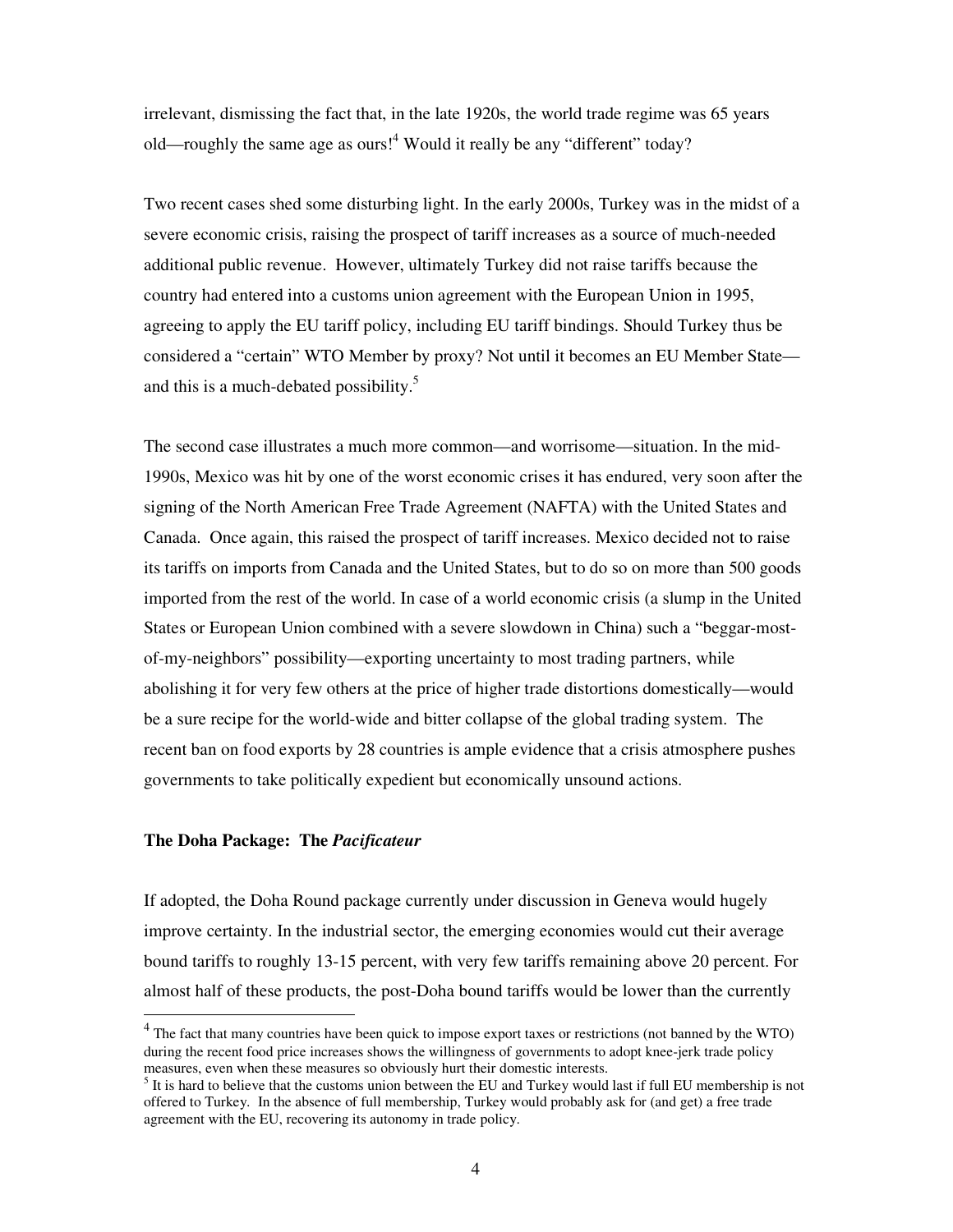applied tariffs. Because this is the only source of the current estimates of the welfare gains from the Doha negotiations on industrial goods, the estimates reflect only a small part of the overall gains to be had. For the other half, the applied tariffs would remain the same. But the bound tariffs would be cut by a huge amount, 15-18 percentage points on average—roughly 5 times the average cuts in applied tariffs. Such cuts would reduce current transaction costs, generating the "commercial opportunities" that negotiators are asking for and that are not exploited because of fear of sudden changes in countries' tariffs. They would deliver the certainty so much desired by the industrialists—and with it, the huge welfare gains that are ignored by current estimates of the benefits of the Doha Round.<sup>6</sup>

The Doha Round negotiations in agriculture will have an even stronger "pacifying" impact because the uncertainty is much worse in "agriculture" than in manufacturing (see table 1, columns 9 to 11). Contrary to a widely-held belief, the agriculture negotiations concern processed food products in addition to farm commodities. Moreover, not only would the Doha package in agriculture bind these tariffs at a more moderate level, but it would also bind export subsidies at a very low level and domestic subsidies in agriculture at a level relatively similar to the tariff bindings. Of course, there is the risk of overly-generous "exceptions" to these moves toward liberalization. But clearly, the stronger the support for the Doha Round from the business community, the sounder the exceptions will turn out to be.

Taken together, all these results are very close to what European, U.S., and world businesses have been repeatedly asking for since the early 2000s. Without critical support from the business community, there is a serious risk that trade negotiators will lose control of the WTO talks, with the catastrophic consequences underlined above. Talleyrand, a famous French negotiator, kept saying to an ever more demanding Napoleon "*Votre Majesté, surtout point trop de zèle*" ("Your Majesty, not too much zeal"). Napoleon ignored Talleyrand's advice. He ended up at Waterloo.

-

 $6$  Economic analysis shows that benefits from tariff cuts are the function of a square of those tariff cuts. This means that the welfare gains associated with cuts in bound tariffs can still be (much) higher than those generated by cuts in applied tariffs, even if one takes into account the fact that a systemic failure of the world trade regime is not a certain event.